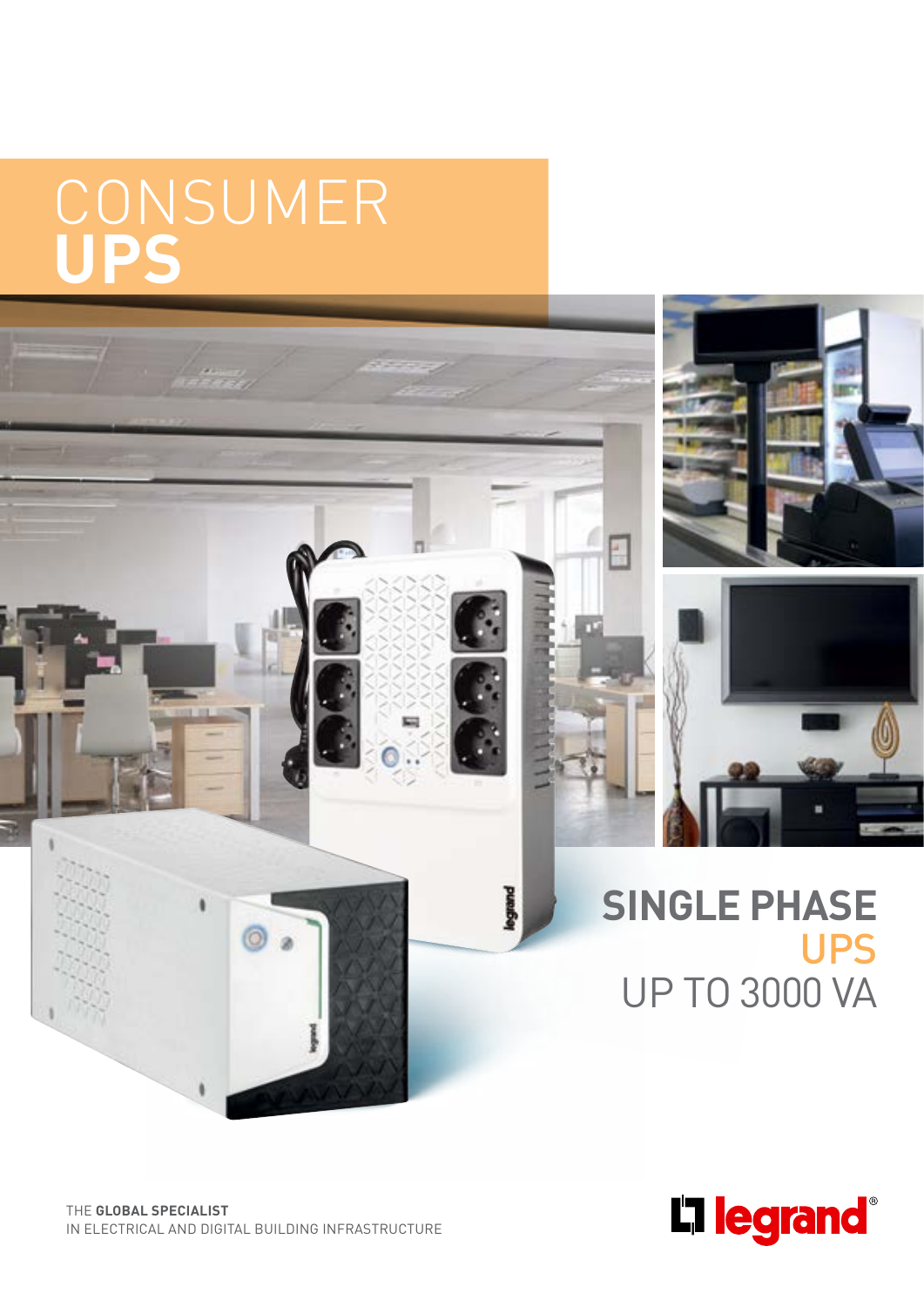

#### **Characteristics**

Automatic start-up: when there is no mains supply or it is of poor quality, the UPS continues working using a battery and switches off if the network breaking time exceeds the back-up time.

- Technical characteristics - Replaceable fuse for fine protection in case of short-circuits
- LED indicators - Internal AVR (Automatic Voltage Regulator)
- USB Charger
- Available outputs sockets in German or French type

| Pack |                    | Cat. No.           | <b>Multi-socket UPS</b>                                                                                     |                     |                                         |                   |  |
|------|--------------------|--------------------|-------------------------------------------------------------------------------------------------------------|---------------------|-----------------------------------------|-------------------|--|
|      |                    |                    | 4 backup sockets with protection<br>from voltage surges<br>2 sockets with protection<br>from voltage surges |                     |                                         |                   |  |
|      | French<br>standard | German<br>standard | Nominal<br>power (VA)                                                                                       | Active<br>power (W) | Back-up<br>time <sup>(1)</sup><br>(min) | No. of<br>sockets |  |
|      | 3 100 83           | 3 100 81           | 600                                                                                                         | 360                 | up to $15$                              | $4 + 2$           |  |
|      | 3 100 84           | 3 100 82           | 800                                                                                                         | 480                 | up to $15$                              | $4 + 2$           |  |

| <b>General characteristics</b>           | 3 100 83<br>3 100 81      | 3 100 84<br>3 100 82 |  |  |  |  |
|------------------------------------------|---------------------------|----------------------|--|--|--|--|
| Nominal power (VA)                       | 600                       | 800                  |  |  |  |  |
| Active power (W)                         | 360                       | 480                  |  |  |  |  |
| Technology                               | Line Interactive VI       |                      |  |  |  |  |
| Waveform                                 | <b>Simulated SineWave</b> |                      |  |  |  |  |
| Input characteristics                    |                           |                      |  |  |  |  |
| Input voltage                            | 230 V                     |                      |  |  |  |  |
| Input frequency                          | 50-60 Hz +/- 5Hz          |                      |  |  |  |  |
| Input voltage range                      | 170 V-290 V               |                      |  |  |  |  |
| <b>Output characteristics</b>            |                           |                      |  |  |  |  |
| Output voltage                           | $230 V \pm 10\%$          |                      |  |  |  |  |
| Output frequency<br>(nominal)            | $50/60$ Hz +/-1 Hz        |                      |  |  |  |  |
| USB charger/Voltage                      | Type A female/5 V         |                      |  |  |  |  |
| <b>Mechanical characteristics</b>        |                           |                      |  |  |  |  |
| Dimensions<br>$W \times H \times D$ (mm) | 190 x 89.5 x 296          |                      |  |  |  |  |
| Net weight (kg)                          | 5                         | 5,5                  |  |  |  |  |
| <b>Ambient conditions</b>                |                           |                      |  |  |  |  |
| Ambient operating<br>temperature (°C)    | 0 to $40^{\circ}$ C       |                      |  |  |  |  |
| Relative humidity (%)                    | < 95% non-condensing      |                      |  |  |  |  |
| Noise at 1 m (dBA)                       | < 40                      |                      |  |  |  |  |
| Certifications                           |                           |                      |  |  |  |  |
| Reference product<br>standards           | EN 62040-1, EN 62040-2    |                      |  |  |  |  |

3 100 83

NOTE: The stated back-up times in minutes are estimated and may vary according to the load characteristics, operating conditions and environment.

# KEOR **Multiplug**

#### **UPS for (digital) homes, shops, hotels.**

This is the perfect solution to ensure a safe and high quality energy supply to modem, router, Smart TV, home entertainment systems, POS, cash machine. It's equipped by a USB charger to recharge smartphone or tablet.



### Multi outlets UPS **from 600 and 800 VA**

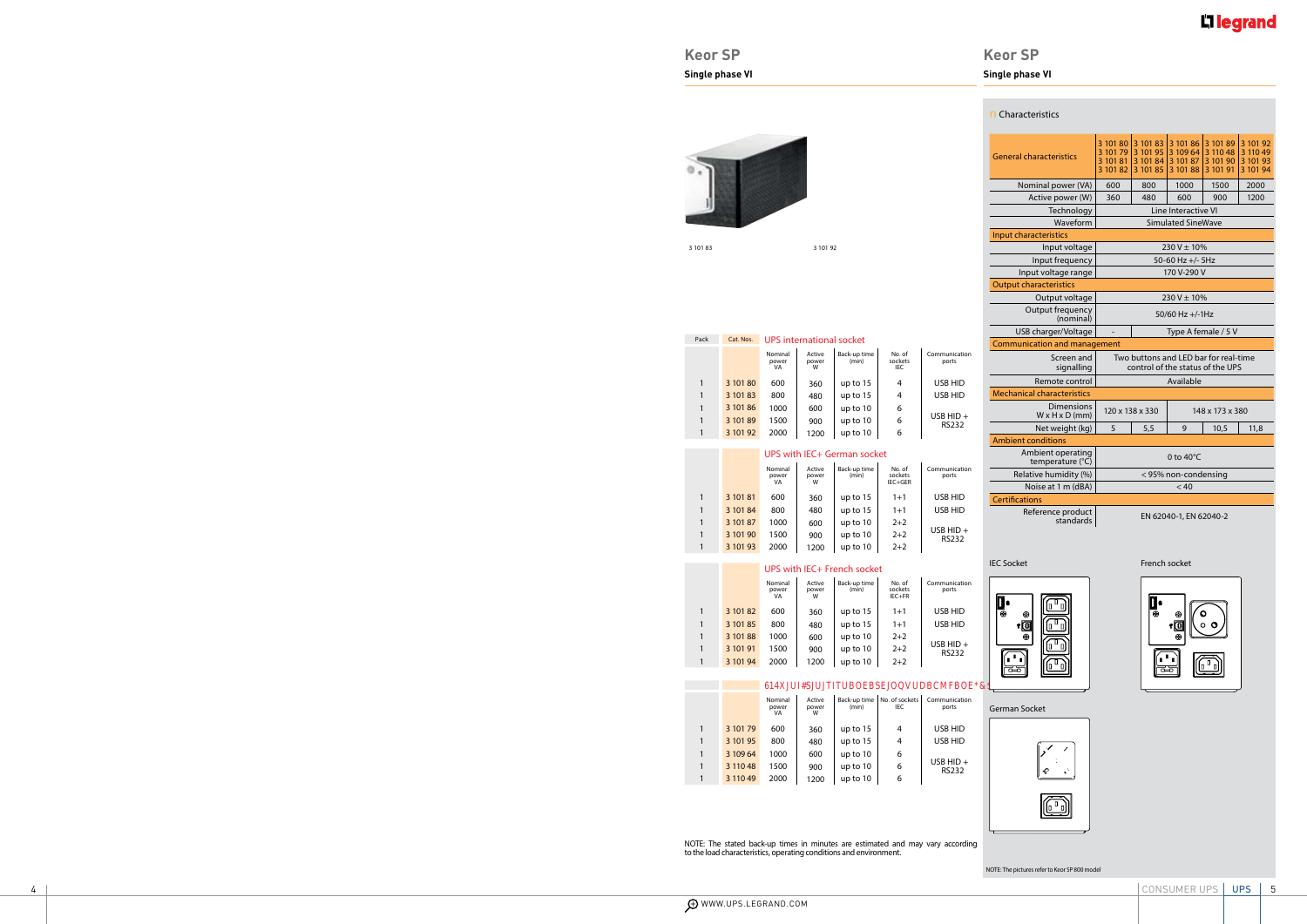#### **Characteristics**

**NIKY S Single phase VI-SS**



1000-1500-2000 VA

3000 VA





|                                                                                                                                              |           |                                                                                            |            |       |                    |                                     | <b>General characteristics</b>                                                                     | 3 100 06                   | 3 100 20 | 3 100 07 | 3 100 08 |
|----------------------------------------------------------------------------------------------------------------------------------------------|-----------|--------------------------------------------------------------------------------------------|------------|-------|--------------------|-------------------------------------|----------------------------------------------------------------------------------------------------|----------------------------|----------|----------|----------|
|                                                                                                                                              |           |                                                                                            |            |       | Nominal power (VA) | 1000                                | 1500                                                                                               | 2000                       | 3000     |          |          |
|                                                                                                                                              |           |                                                                                            |            |       |                    | Active power (W)                    | 600                                                                                                | 900                        | 1200     | 1800     |          |
|                                                                                                                                              |           |                                                                                            |            |       |                    | Technology                          | Line interactive VI-SS                                                                             |                            |          |          |          |
|                                                                                                                                              |           |                                                                                            |            |       |                    | Waveform                            | Sinusoidal                                                                                         |                            |          |          |          |
|                                                                                                                                              |           |                                                                                            |            |       |                    | Input characteristics               |                                                                                                    |                            |          |          |          |
|                                                                                                                                              |           |                                                                                            |            |       |                    | Input voltage                       | $230 V \pm 10\%$                                                                                   |                            |          |          |          |
|                                                                                                                                              |           |                                                                                            |            |       |                    | Input frequency                     | 50-60 Hz +/- $3$ Hz                                                                                |                            |          |          |          |
| 3 100 06                                                                                                                                     |           |                                                                                            |            |       |                    | Input voltage range                 | 160 V-290 V                                                                                        |                            |          |          |          |
|                                                                                                                                              |           |                                                                                            |            |       |                    | <b>Output characteristics</b>       |                                                                                                    |                            |          |          |          |
| <b>Technical characteristics</b>                                                                                                             |           |                                                                                            |            |       |                    | Output voltage                      | $230 V \pm 10\%$                                                                                   |                            |          |          |          |
| - Sinusoidal output<br>Microprocessor control<br>MODEM/LAN telephone protection                                                              |           |                                                                                            |            |       |                    | Output frequency<br>(nominal)       | 50/60 Hz +/-0.2%                                                                                   |                            |          |          |          |
| RS232 or USB interface                                                                                                                       |           |                                                                                            |            |       |                    | THD of output voltage               | < 3% with linear load                                                                              |                            |          |          |          |
| Cold start function                                                                                                                          |           |                                                                                            |            |       |                    | <b>Communication and management</b> |                                                                                                    |                            |          |          |          |
| - Protection against voltage peaks<br>Integrated self-diagnostics<br>Intelligent battery management<br>Overload and short-circuit protection |           |                                                                                            |            |       |                    | Screen and<br>signalling            | LCD Display with three buttons<br>and three LEDs for real-time control<br>of the status of the UPS |                            |          |          |          |
| <b>Excellent voltage regulation</b>                                                                                                          |           |                                                                                            |            |       |                    | Telephone protection                | RJ 11/RJ 45                                                                                        |                            |          |          |          |
|                                                                                                                                              |           |                                                                                            |            |       |                    | Remote control                      | Available                                                                                          |                            |          |          |          |
|                                                                                                                                              |           |                                                                                            |            |       |                    |                                     | <b>Mechanical characteristics</b>                                                                  |                            |          |          |          |
| Pack                                                                                                                                         | Cat. Nos. | <b>UPS with IEC socket</b><br>Nominal<br>Active<br>Back-up time<br>No. of<br>Communication |            |       |                    |                                     | <b>Dimensions</b><br>$H \times W \times D$ (mm)                                                    | 247x173x369<br>247x173x465 |          |          |          |
|                                                                                                                                              |           | power<br>VA                                                                                | power<br>W | (min) | sockets<br>IEC     | ports                               | Net weight (kg)                                                                                    | 13                         | 15       | 22       | 24       |
|                                                                                                                                              |           |                                                                                            |            |       |                    |                                     | <b>Ambient conditions</b>                                                                          |                            |          |          |          |
|                                                                                                                                              | 3 100 06  | 1000                                                                                       | 600        | 5     | 6                  | USB-RS232                           | Ambient operating                                                                                  |                            |          |          |          |
|                                                                                                                                              | 3 100 20  | 1500                                                                                       | 900        | 5     | 6                  | USB-RS232                           | temperature (°C)                                                                                   | 0 to $40^{\circ}$ C        |          |          |          |
|                                                                                                                                              | 3 100 07  | 2000                                                                                       | 1200       | 5     | 6                  | <b>USB-RS232</b>                    | Relative humidity (%)                                                                              | 0 to 95% non-condensing    |          |          |          |
| $\mathbf{1}$                                                                                                                                 | 3 100 08  | 3000                                                                                       | 1800       | 5     | 6                  | <b>USB-RS232</b>                    | Noise at 1 m (dBA)                                                                                 | < 40                       |          |          |          |
| NOTE: The stated back-up times in minutes are estimated and may vary according                                                               |           |                                                                                            |            |       | Certifications     |                                     |                                                                                                    |                            |          |          |          |
| to the load characteristics, operating conditions and environment.                                                                           |           |                                                                                            |            |       |                    | Reference product<br>standards      | EN 62040-1, EN 62040-2, EN 62040-3                                                                 |                            |          |          |          |

#### Pack Cat. Nos. UPS with IEC socket

## NIKY **S**

Single-phase UPS VI-SS **from 1 up to 3 kVA**